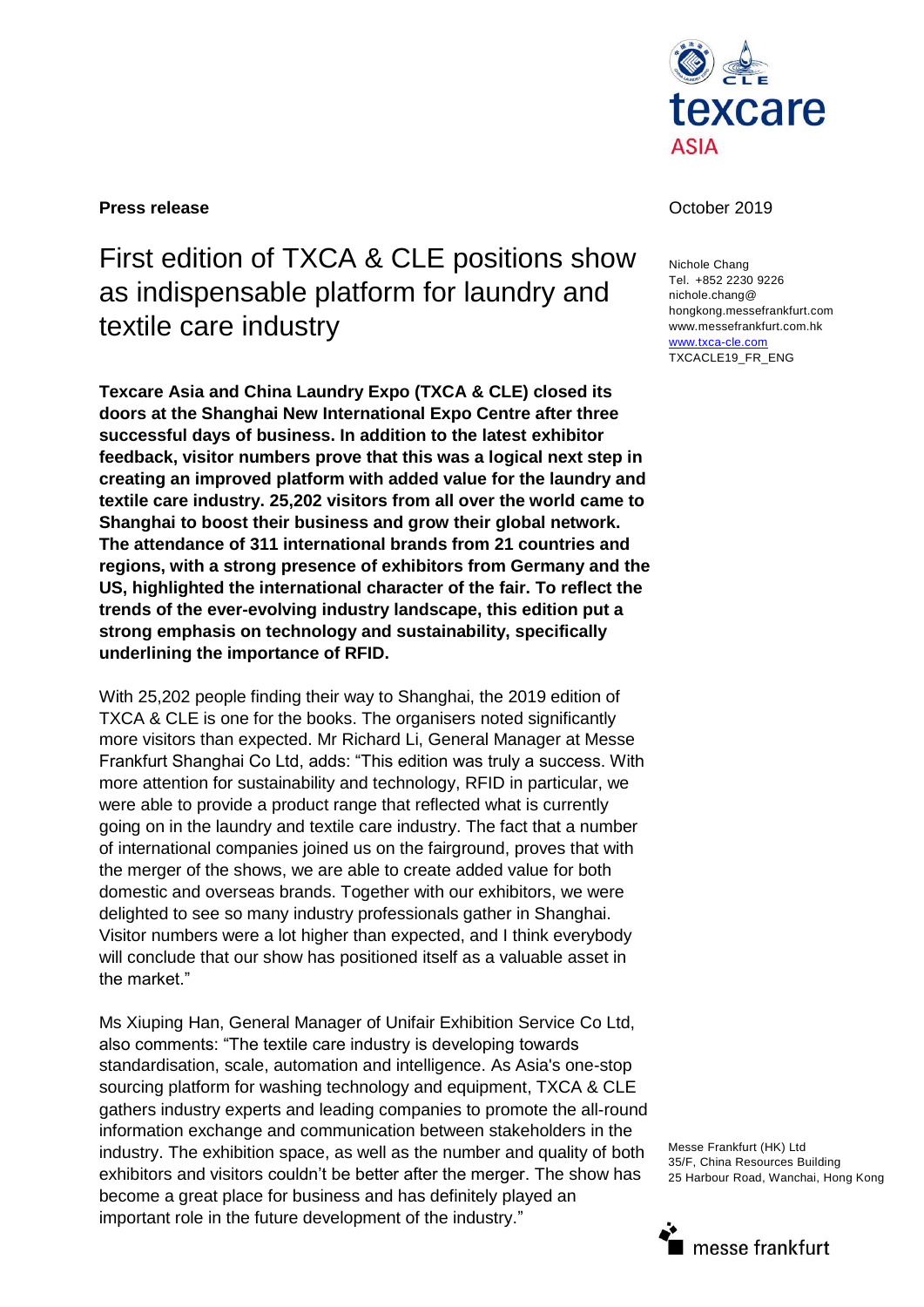#### **Strong representation of international brands**

The 2019 edition was happy to see a total of 311 domestic and international exhibitors filling up its booths, which clearly reflected the international character of the show. TXCA & CLE proudly presented a selection of seven key German industry brands to the audience, including BÖWE, Kreussler, Herbert Kannegiesser, Maxi-Press, Miele, Seitz and Veit, who presented their latest technologies and innovations. Next to that, a noteworthy amount of US exhibitors attended the show, with brands like Alliance, AquaRecycle, DJ, Ecolab, Hoffman, Maxi, Whirlpool and more showcasing laundry machines, water treatment techniques, detergents and components.

#### **Focus on RFID**

The development of the IoT and the advancement in production automation is resulting in an increased use of RFID in the laundry industry, and the Chinese market is following this trend. TXCA & CLE gathered a number of field experts to share their knowledge and experience. Attending brands included Bundle, Datamars, Dresscode, Etexsys, EWELL, Finove, Spotag and Thermopatch. They provided visitors with necessary insights and relevant information on the latest technological innovations in their specific areas.

#### **Fringe programme highlights**

The 2019 fringe programme aimed on giving attendees a preview of future technologies, and in-depth insight in smart and green laundry solutions. Visitors attending the different events confirmed unanimously that the selected topics were once again on point, and additionally provided them with a good opportunity to connect with industry peers and broaden their network. Highlights were the 2019 World Laundry Industry Summit Forum, the Laundry and Dyeing Industry Professional Skills Competition, the Seminar on New Mode and Market Prospect of Leather Care and the Hotel Green Laundry Summit Forum.

The strong support from both local and overseas laundry associations lifted the quality of the buyers at the show to the next level. Next to a significant number of professionals from mainland China, the fair also welcomed delegations from Hong Kong, Taiwan, Macau, Singapore, Korea, etc. TXCA & CLE aims to keep building on this success and cordially invites all visitors and exhibitors to join the 2020 edition, which will take place in August 2020.

#### **EXHIBITOR FEEDBACK**

# **Mr Julien Buros, Director Products and Services, Datamars Textile ID, DATAMARS SA**

"Our company provides solutions for traceability, based on RFID. We attend TXCA & CLE because China is an important market to us. The increase in demand for RFID here is definitely picking up, so this show provides us with an excellent opportunity to tap into this potential. The textile care industry in China is changing. Europe and the US already had a market for renting textile and today, the Chinese market is also moving towards this model. In that context, RFID is very important. Our target customers are the laundry owners and managers, and although

TXCA & CLE Shanghai, 25 – 27 September 2019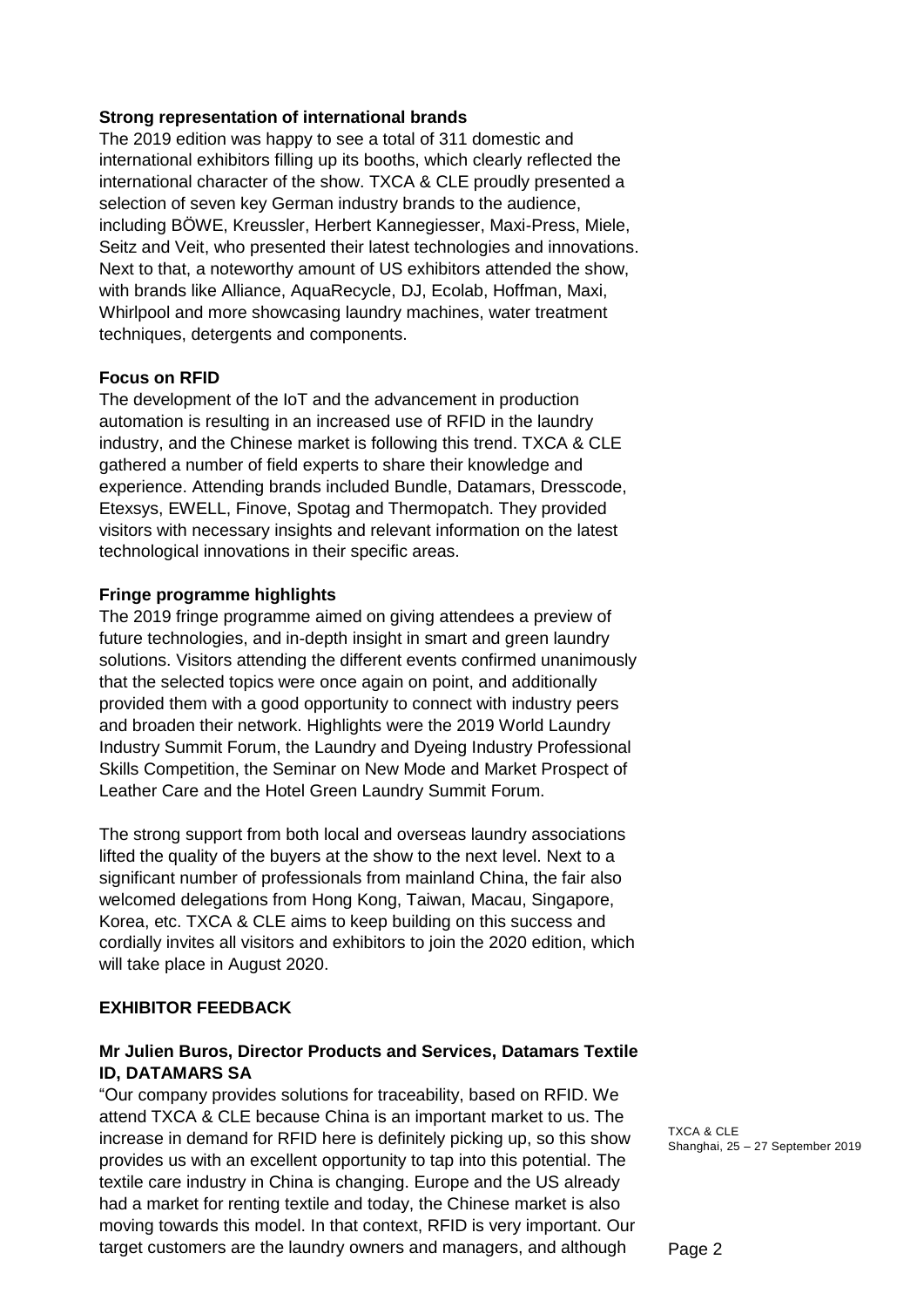it's only the first day, we've already welcomed lots of people to our booth. Not only from China, but also from Singapore and Malaysia. This edition is set to be a success."

# **Mr Martin Rauch, Chief Sales Officer, Member of the Executive Management Team, Jensen**

"We use TXCA & CLE as an opportunity to work on our branding and do a lot of networking. We were able to meet Chinese customers, but also people from West-Asia and a lot of suppliers and manufacturers. This show has reached a similar level as the fairs in Europe and the US. TXCA & CLE is probably the only trade fair where we actually get to place orders and close contracts, but that is not our main reason for being here. We want to show people what we're doing and allow them to discover our new products. The main focus is on networking and presenting the company. The Chinese market is doing a generation jump from very simple machinery a couple of years ago, to fully automated processes, water reduction and labour savings. All the things that we implemented in Europe, we're now seeing here as well. And there seems to be a lot of money out there from investors that are looking for opportunities."

# **Mr Otto Burger, Vice President of Sales, Herbert Kannegiesser GmbH**

"Kannegiesser was one of the initiators of Texcare Asia many years ago. After the merger, TXCA & CLE is a very good platform to network and we've welcomed a lot of people to our booth this week. Kannegiesser has been in China for 15 years with its laundry division, and with the textile care division even longer. The market here is huge and it's developing at a fast pace. Four years ago, customers were mainly focused on investment and price. But this mindset is changing. A lot of companies are prepared to invest more to be able to lower their operation cost, for example. There is a lot more focus on sustainability, which is also being pushed by the government. It's a must and a very good signal, because it can help develop the laundry business."

# **Mr Hong Chen, Chairman, Jiangsu Sea-lion Machinery Co Ltd**

"We brought our new series of dual channel spreader and folding machine, together with our revolutionary new technology of microparticle laundry, in cooperation with UK company Xeros, to the fair. All of these are energy-saving and environmentally friendly, which is a trend in the industry. The requirements for saving energy, green initiatives, environmental protection, intelligence and high efficiency will become stricter, to meet the needs of domestic and foreign customers for highend equipment. We found the visitor profile of this fair very diverse. We have already closed a deal with the representatives from South Korea and Singapore. This is absolutely an encouragement and support for us."

# **Mr Guanhua Liu, General Manager/ Director of Sales – China, Alliance Laundry Equipment (Guangzhou) Ltd**

"The quality of the professional visitors of this fair is very high. It doesn't only attract a local audience, but also professionals from Asia, Southeast Asia and more. This time we brought the latest washer and dryer with touch screen control (dryer at the top, washer at the bottom), which was

TXCA & CLE Shanghai, 25 – 27 September 2019

Page 3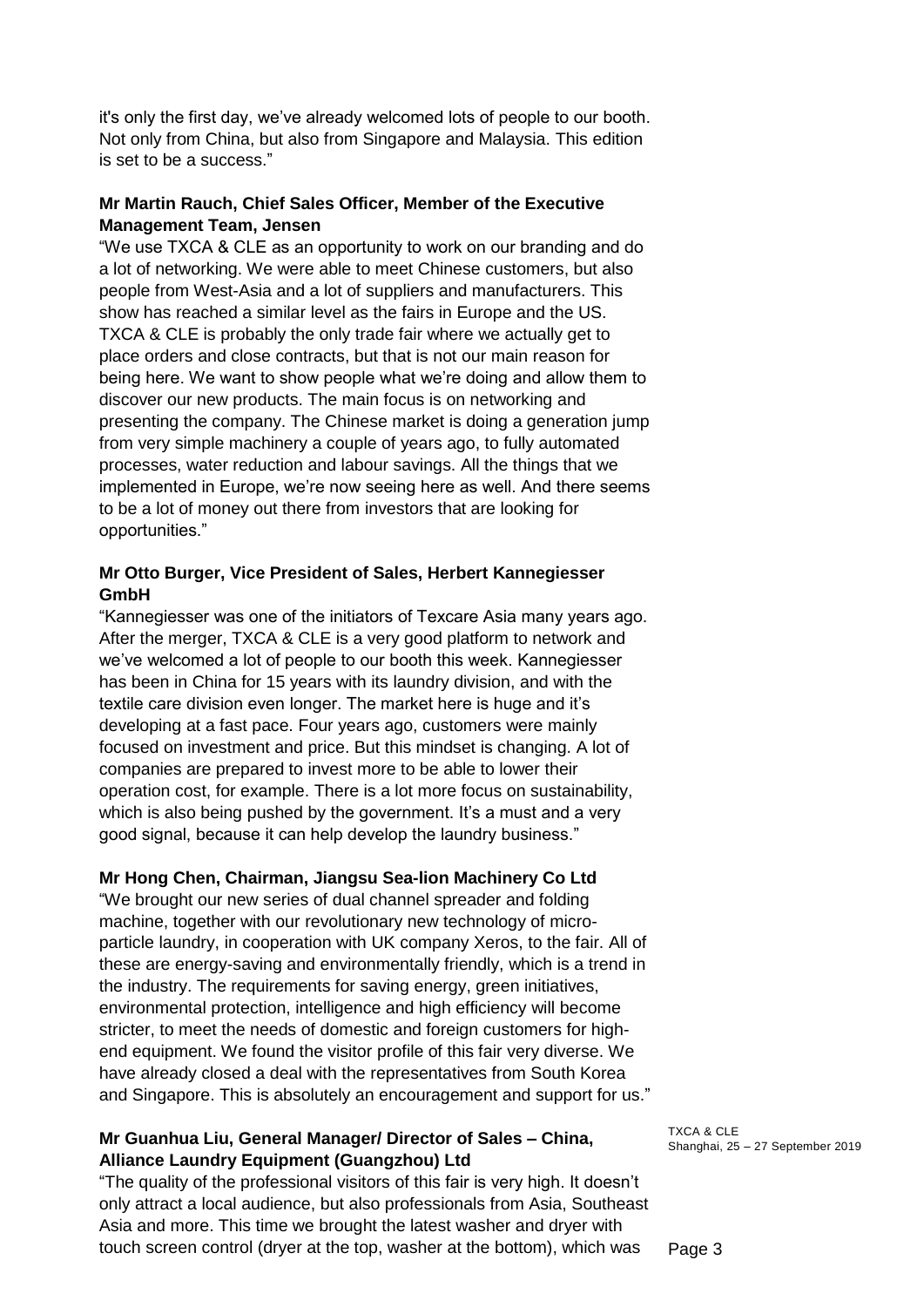popular among the audience when it first appeared in the US market in July. We believe its debut in Asia Pacific will also create excitement and an impact on the market. The refined washing equipment products we brought to the fair use environmental protection technology, which allows us to use wet wash instead of dry cleaning, so as to be in line with government environmental protection policies. We were able to meet with professional visitors from laundry factories and laundry rooms. We will come back again next year to showcase our professional and environmentally friendly equipment."

#### **Mr Liyi Lv, President, Shanghai Weishi Machinery Co Ltd**

"The first edition of Texcare Asia and China Laundry Expo is definitely the most popular exhibition, with a very wide product range, in the industry. The product offer totally reflects the local market demand. In the laundry industry, the finishing equipment technology is still full of opportunities. We hope to use this platform to facilitate industry communication so as to improve the standard. We have also contacted many practitioners from medical institutions and hotels. Visitors are interested in automation equipment, and with strong purchasing power. This also implies that the future of China's laundry industry will be focusing on automation and intelligent developments."

#### **VISITOR FEEDBACK**

#### **Mr Fuzeng Pan, President, Beijing Laundry Industry Association**

"The economy is not growing as strong as before, and the operational costs are increasing. That is why we came to TXCA & CLE: to get firsthand industry information and to stay on top of the current trends. This is the first edition after the merger and we are all very excited. We organised about 20 buyer delegations to the fair. We mainly focus on automation to reduce costs, which is becoming increasingly important in a market that shifts towards environmentally friendly processes and saving energy. We were able to talk to a truly international selection of industry elites."

# **Mr Weimo Wang, Chairman of Laundry Business Association of Taiwan**

"We organised about 30 buyer delegations to the fair this year. I am very impressed by the fact that the show gathered so much well-known brands. The product quality of the laundry equipment in China has drastic increased. Although the economy has not been strong as before during the past two years, seeing this pushes us to do better and to stay innovative. I am very optimistic about the future of the industry! Besides laundry equipment, we also had a look at the detergents and leather care products in hall N3. The worldwide focus on environmental aspects is increasing and government policies are gradually changing as well. As a result, the demand for green detergent is going up. I am happy to see that the fair expanded its product range to stay in line with these latest industry trends".

# **Mr T P Chan, Chief Executive Officer, Laundry Network Pte Ltd, Singapore**

TXCA & CLE Shanghai, 25 – 27 September 2019